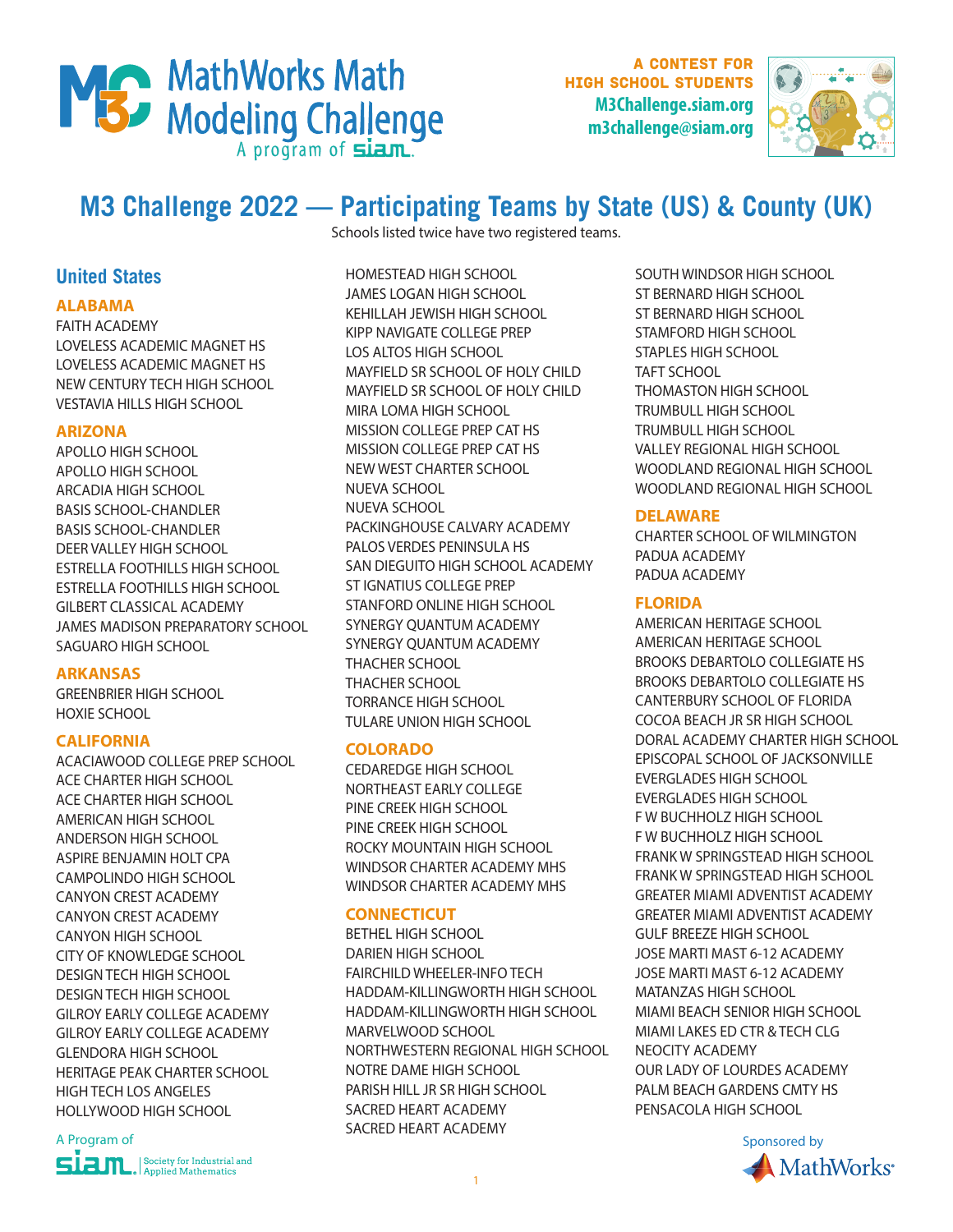PINE VIEW SCHOOL PINE VIEW SCHOOL PINELLAS PARK HIGH SCHOOL POMPANO BEACH HIGH SCHOOL PORT CHARLOTTE HIGH SCHOOL PORT CHARLOTTE HIGH SCHOOL SCHOOL FOR ADVANCED STUDIES-W SOUTH BROWARD HIGH SCHOOL SOUTH BROWARD HIGH SCHOOL STANTON COLLEGE PREP SCHOOL TRINITY PREPARATORY SCHOOL TRINITY PREPARATORY SCHOOL UNIVERSITY SCHOOL-NOVA SE UNIV WALTON HIGH SCHOOL WEEKI WACHEE HIGH SCHOOL WEEKI WACHEE HIGH SCHOOL WIREGRASS RANCH HIGH SCHOOL

#### **GEORGIA**

ARCHER HIGH SCHOOL COLUMBUS HIGH SCHOOL DUNWOODY HIGH SCHOOL FULTON SCIENCE ACADEMY GAINESVILLE HIGH SCHOOL GAINESVILLE HIGH SCHOOL GEORGIA MILITARY COLLEGE PREP GEORGIA MILITARY COLLEGE PREP JOHNS CREEK HIGH SCHOOL JOHNS CREEK HIGH SCHOOL JONESBORO HIGH SCHOOL JONESBORO HIGH SCHOOL JOSEPH WHEELER HIGH SCHOOL KIPP ATLANTA COLLEGIATE HS LOWNDES HIGH SCHOOL NORTHVIEW HIGH SCHOOL PEACHTREE RIDGE HIGH SCHOOL RABUN GAP NACOOCHEE SCHOOL

#### **HAWAII**

JAMES B CASTLE HIGH SCHOOL JAMES B CASTLE HIGH SCHOOL KALAHEO HIGH SCHOOL

#### **IDAHO**

PARMA HIGH SCHOOL PARMA HIGH SCHOOL RENAISSANCE HIGH SCHOOL

#### **ILLINOIS**

ADLAI E STEVENSON HIGH SCHOOL ADLAI E STEVENSON HIGH SCHOOL CHICAGO ACADEMY FOR THE ARTS COMMUNITY HIGH SCHOOL DEERFIELD HIGH SCHOOL DUNLAP HIGH SCHOOL EVANSTON TWP HIGH SCHOOL EVANSTON TWP HIGH SCHOOL FURQAAN ACADEMY-BOILINGBROOK HINSDALE CENTRAL HIGH SCHOOL LAKE FOREST ACADEMY

LAKE ZURICH HIGH SCHOOL LOYOLA ACADEMY METEA VALLEY HIGH SCHOOL NEW TRIER TOWNSHIP HIGH SCHOOL ROCKFORD CHRISTIAN HIGH SCHOOL WILLIAM FREMD HIGH SCHOOL WILLIAM FREMD HIGH SCHOOL YORKVILLE HIGH SCHOOL YORKVILLE HIGH SCHOOL

#### **INDIANA**

BROWNSBURG HIGH SCHOOL CARMEL SENIOR HIGH SCHOOL CARMEL SENIOR HIGH SCHOOL CARROLL HIGH SCHOOL COLUMBUS NORTH HIGH SCHOOL COLUMBUS NORTH HIGH SCHOOL MUNSTER HIGH SCHOOL MUNSTER HIGH SCHOOL PARK TUDOR SCHOOL PURDUE POLYTECHNIC HS-ENGLEWD

# **IOWA**

CENTRAL ACADEMY CENTRAL ACADEMY CRESTON HIGH SCHOOL CRESTON HIGH SCHOOL LINN-MAR HIGH SCHOOL STEPHEN HEMPSTEAD HIGH SCHOOL WAVERLY-SHELL ROCK SR HIGH SCHOOL

# **KANSAS**

BLUE VALLEY HIGH SCHOOL MAIZE SOUTH HIGH SCHOOL MAIZE SOUTH HIGH SCHOOL OTIS-BISON JR SR HIGH SCHOOL TOPEKA HIGH SCHOOL

# **KENTUCKY**

LIVINGSTON CENTRAL HIGH SCHOOL

**LOUISIANA**  BATON ROUGE INT'L SCHOOL

#### **MAINE**

FRYEBURG ACADEMY TEMPLE ACADEMY

#### **MARYLAND**

ABERDEEN HIGH SCHOOL BOONSBORO HIGH SCHOOL BRYN MAWR SCHOOL BRYN MAWR SCHOOL CENTENNIAL HIGH SCHOOL DULANEY HIGH SCHOOL KINGS CHRISTIAN ACADEMY MONTGOMERY BLAIR HIGH SCHOOL MONTGOMERY BLAIR HIGH SCHOOL NORTH HAGERSTOWN HIGH SCHOOL PATUXENT HIGH SCHOOL RIVER HILL HIGH SCHOOL

RIVER HILL HIGH SCHOOL SAINT MONICA'S ACADEMY SEVERN SCHOOL-TEEL SEVERN SCHOOL-TEEL THOMAS S WOOTTON HIGH SCHOOL THOMAS S WOOTTON HIGH SCHOOL

#### **MASSACHUSETTS**

BROMFIELD SCHOOL BUXTON SCHOOL CATS ACADEMY BOSTON DEDHAM HIGH SCHOOL DENNIS YARMOUTH REGIONAL HS DENNIS YARMOUTH REGIONAL HS EASTHAMPTON HIGH SCHOOL FRONTIER REGIONAL SCHOOL GLOUCESTER HIGH SCHOOL LENOX MEMORIAL MID HIGH SCHOOL LUDLOW HIGH SCHOOL MASS ACADEMY-MATH & SCIENCE MASS ACADEMY-MATH & SCIENCE MOHAWK TRAIL REGIONAL HIGH SCHOOL MONTACHUSETT REG VOC TECH SCHOOL NEWTON SOUTH HIGH SCHOOL NORTH ATTLEBORO HIGH SCHOOL STONEHAM HIGH SCHOOL STONELEIGH-BURNHAM SCHOOL STONELEIGH-BURNHAM SCHOOL THE MACDUFFIE SCHOOL WESTWOOD HIGH SCHOOL

#### **MICHIGAN**

ALLEN PARK HIGH SCHOOL CALVARY BAPTIST ACADEMY CARLSON HIGH SCHOOL CHIPPEWA VALLEY HIGH SCHOOL CHIPPEWA VALLEY HIGH SCHOOL COLOMA HIGH SCHOOL EASTERN HIGH SCHOOL EVEREST COLLEGIATE HS & ACADEMY INTERNATIONAL ACADEMY EAST INTERNATIONAL ACADEMY EAST LAKE FENTON HIGH SCHOOL MATTAWAN HIGH SCHOOL OKEMOS HIGH SCHOOL SKYLINE HIGH SCHOOL WEST CATHOLIC HIGH SCHOOL WHITE PIGEON JR SR HIGH SCHOOL

# **MINNESOTA**

LAKE PARK-AUDUBON HIGH SCHOOL ORONO SENIOR HIGH SCHOOL ROSEMOUNT HIGH SCHOOL ST AGNES SCHOOL ST PAUL ACAD & SUMMIT SCHOOL-UPPR WAYZATA HIGH SCHOOL WAYZATA HIGH SCHOOL WHITE BEAR LAKE HIGH SCHOOL SOUTH WHITE BEAR LAKE HIGH SCHOOL SOUTH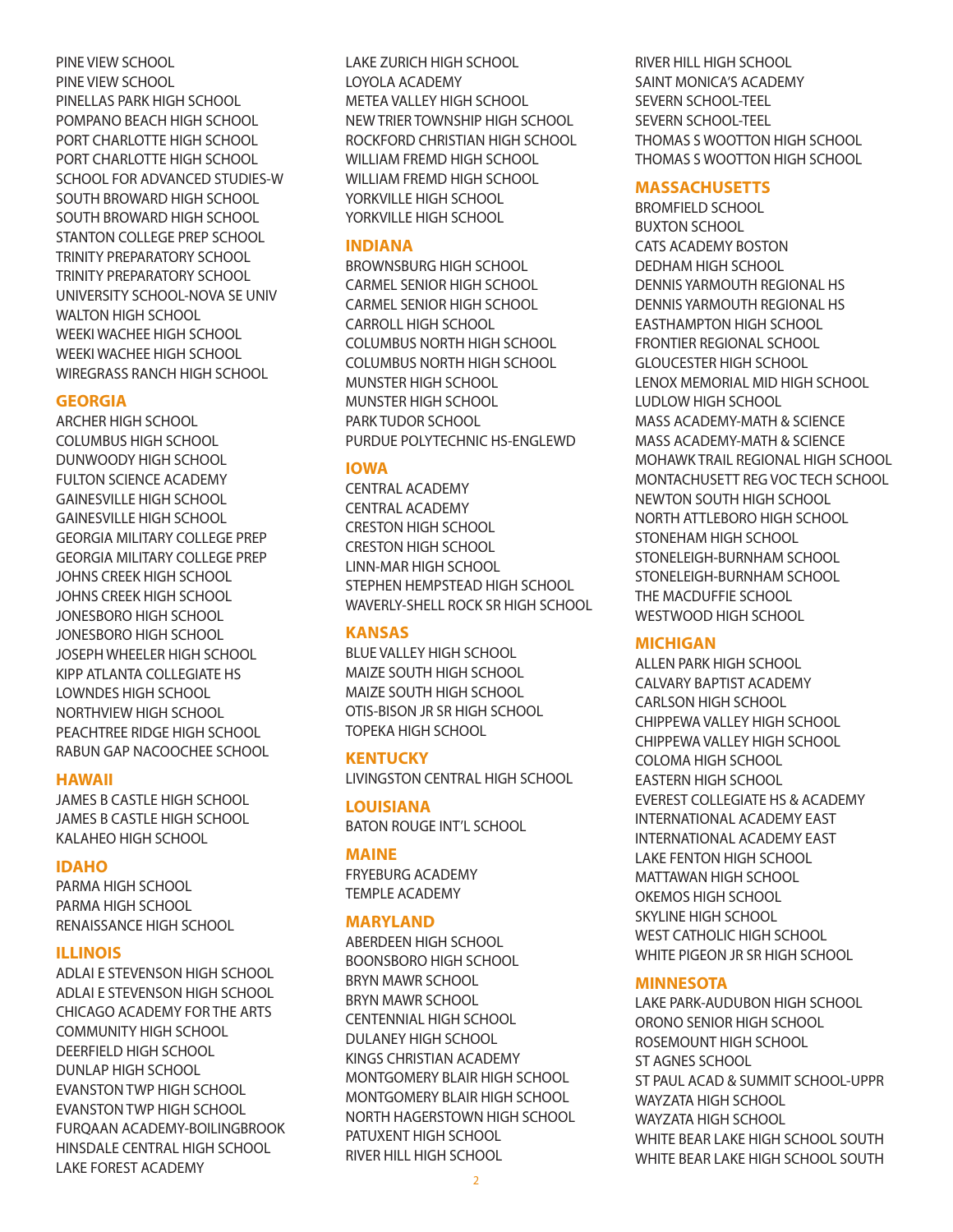#### **MISSISSIPPI**

SCOTT CENTRAL ATTENDANCE CTR

#### **MISSOURI**

AFFTON HIGH SCHOOL ARCADIA VALLEY HIGH SCHOOL ARCADIA VALLEY HIGH SCHOOL CROCKER SCHOOL LINCOLN COLLEGE PREP ACADEMY SHERWOOD CASS R8 SCHOOL

# **MONTANA**

CAPITAL HIGH SCHOOL CAPITAL HIGH SCHOOL

#### **NEBRASKA**

SOUTHEAST HIGH SCHOOL

#### **NEVADA**

TMCC HIGH SCHOOL

# **NEW HAMPSHIRE**

ACADEMY FOR SCIENCE & DESIGN ACADEMY FOR SCIENCE & DESIGN BREWSTER ACADEMY BREWSTER ACADEMY JESSE REMINGTON HIGH SCHOOL PORTSMOUTH CHRISTIAN ACADEMY

# **NEW JERSEY**

ACAD ALLIED HLTH & BIOMED SCIENCE ACAD ALLIED HLTH & BIOMED SCIENCE BERGEN CATHOLIC HIGH SCHOOL BERGEN COUNTY ACADEMIES BERGEN COUNTY ACADEMIES CAMDEN CATHOLIC HIGH SCHOOL CHATHAM HIGH SCHOOL CHRISTIAN BROTHERS ACADEMY EASTERN REGIONAL HIGH SCHOOL EASTERN REGIONAL HIGH SCHOOL FT LEE HIGH SCHOOL FT LEE HIGH SCHOOL GOV LIVINGSTON HIGH SCHOOL GOV LIVINGSTON HIGH SCHOOL HIGH POINT REG HIGH SCHOOL HIGH TECHNOLOGY HIGH SCHOOL HIGH TECHNOLOGY HIGH SCHOOL HILLSIDE HIGH SCHOOL HILLSIDE HIGH SCHOOL IMMACULATE HEART ACADEMY IMMACULATE HEART ACADEMY KINGSWAY REGIONAL HIGH SCHOOL KINGSWAY REGIONAL HIGH SCHOOL LACORDAIRE ACADEMY LIVINGSTON HIGH SCHOOL LIVINGSTON HIGH SCHOOL MANALAPAN HIGH SCHOOL MANALAPAN HIGH SCHOOL MATAWAN REGIONAL HIGH SCHOOL MATAWAN REGIONAL HIGH SCHOOL MATES ACAD TECH ENVIRON SCIENCE

NORTH HUNTERDON HIGH SCHOOL OLD BRIDGE HIGH SCHOOL PARAMUS HIGH SCHOOL PARAMUS HIGH SCHOOL PINGRY SCHOOL PISCATAWAY TOWNSHIP HIGH SCHOOL PISCATAWAY TOWNSHIP HIGH SCHOOL POPE JOHN XXIII MID HIGH SCHOOL POPE JOHN XXIII MID HIGH SCHOOL ST JOSEPH'S HIGH SCHOOL ST PETER'S PREPARATORY SCHOOL TEANECK HIGH SCHOOL TEANECK HIGH SCHOOL UNION CO VOC TECH SCHOOL UNION CO VOC TECH SCHOOL WASHINGTON TWP HIGH SCHOOL WAYNE HILLS HIGH SCHOOL WESTFIELD HIGH SCHOOL WESTFIELD HIGH SCHOOL WESTWOOD REGIONAL HIGH SCHOOL WILBERFORCE SCHOOL WILBERFORCE SCHOOL

# **NEW MEXICO**

PECOS CYBER ACADEMY

# **NEW YORK**

3 ABRAHAM JOSHUA HESCHEL SCHOOL AMHERST CENTRAL HIGH SCHOOL ARCHBISHOP STEPINAC HIGH SCHOOL BROOKLYN INTERNATIONAL HS BROOKLYN INTERNATIONAL HS CALHOUN HIGH SCHOOL CHAMINADE HIGH SCHOOL CONVENT OF SACRED HEART SCHOOL CROTON-HARMON HIGH SCHOOL E F ACADEMY NEW YORK EMMA WILLARD SCHOOL GRANVILLE JR SR HIGH SCHOOL HANC HIGH SCHOOL HARBORFIELDS HIGH SCHOOL HARBORFIELDS HIGH SCHOOL HOSTOS-LINCOLN ACADEMY OF SCIENCE HUNTER COLLEGE HIGH SCHOOL JERICHO SENIOR HIGH SCHOOL JOHN F KENNEDY HIGH SCHOOL JOHN F KENNEDY HIGH SCHOOL KEIO ACADEMY OF NEW YORK KINGS PARK HIGH SCHOOL KINGSTON SENIOR HIGH SCHOOL KINGSTON SENIOR HIGH SCHOOL MIDWOOD HIGH SCHOOL MT SINAI HIGH SCHOOL MT SINAI HIGH SCHOOL NORTH BABYLON HIGH SCHOOL NORTH ROCKLAND HIGH SCHOOL OYSTER BAY HIGH SCHOOL OYSTER BAY HIGH SCHOOL PITTSFORD MENDON HIGH SCHOOL

PITTSFORD MENDON HIGH SCHOOL REMSEN JR SR HIGH SCHOOL RYE COUNTRY DAY SCHOOL RYE NECK HIGH SCHOOL RYE NECK HIGH SCHOOL STORM KING SCHOOL TAPPAN ZEE HIGH SCHOOL TRI-VALLEY HIGH SCHOOL TRI-VALLEY HIGH SCHOOL WARD MELVILLE SR HIGH SCHOOL XAVERIAN HIGH SCHOOL XAVERIAN HIGH SCHOOL

# **NORTH CAROLINA**

CUTHBERTSON HIGH SCHOOL EAST CHAPEL HILL HIGH SCHOOL FRANKLINTON HIGH SCHOOL GASTON EARLY COLLEGE HS GREENSBORO DAY SCHOOL GREENSBORO DAY SCHOOL VICTORY CHRISTIAN CENTER SCHOOL VICTORY CHRISTIAN CENTER SCHOOL

# **NORTH DAKOTA**

SHEYENNE HIGH SCHOOL SHEYENNE HIGH SCHOOL

# **OHIO**

BARBERTON HIGH SCHOOL CARROLL HIGH SCHOOL CINDAY ACADEMY HARVEST PREPARATORY SCHOOL HARVEST PREPARATORY SCHOOL HILLIARD DARBY HIGH SCHOOL HILLIARD DAVIDSON HIGH SCHOOL JAMES A GARFIELD HIGH SCHOOL MADISON COMPREHENSIVE HIGH SCHOOL NEW ALBANY HIGH SCHOOL NEW ALBANY HIGH SCHOOL NORDONIA HIGH SCHOOL NORTHVIEW HIGH SCHOOL NORWAYNE HIGH SCHOOL ST URSULA ACADEMY TEMPLE CHRISTIAN SCHOOL WHITMER HIGH SCHOOL WHITMER HIGH SCHOOL

# **OKLAHOMA**

CENTRAL SCHOOL DOVE SCIENCE ACAD HS-TULSA LAWTON HIGH SCHOOL OWASSO HIGH SCHOOL OWASSO HIGH SCHOOL ROFF HIGH SCHOOL

# **OREGON**

ASHLAND HIGH SCHOOL CONDON HIGH SCHOOL GRANTS PASS HIGH SCHOOL INTERNATIONAL SCHOOL OF BEAVERTON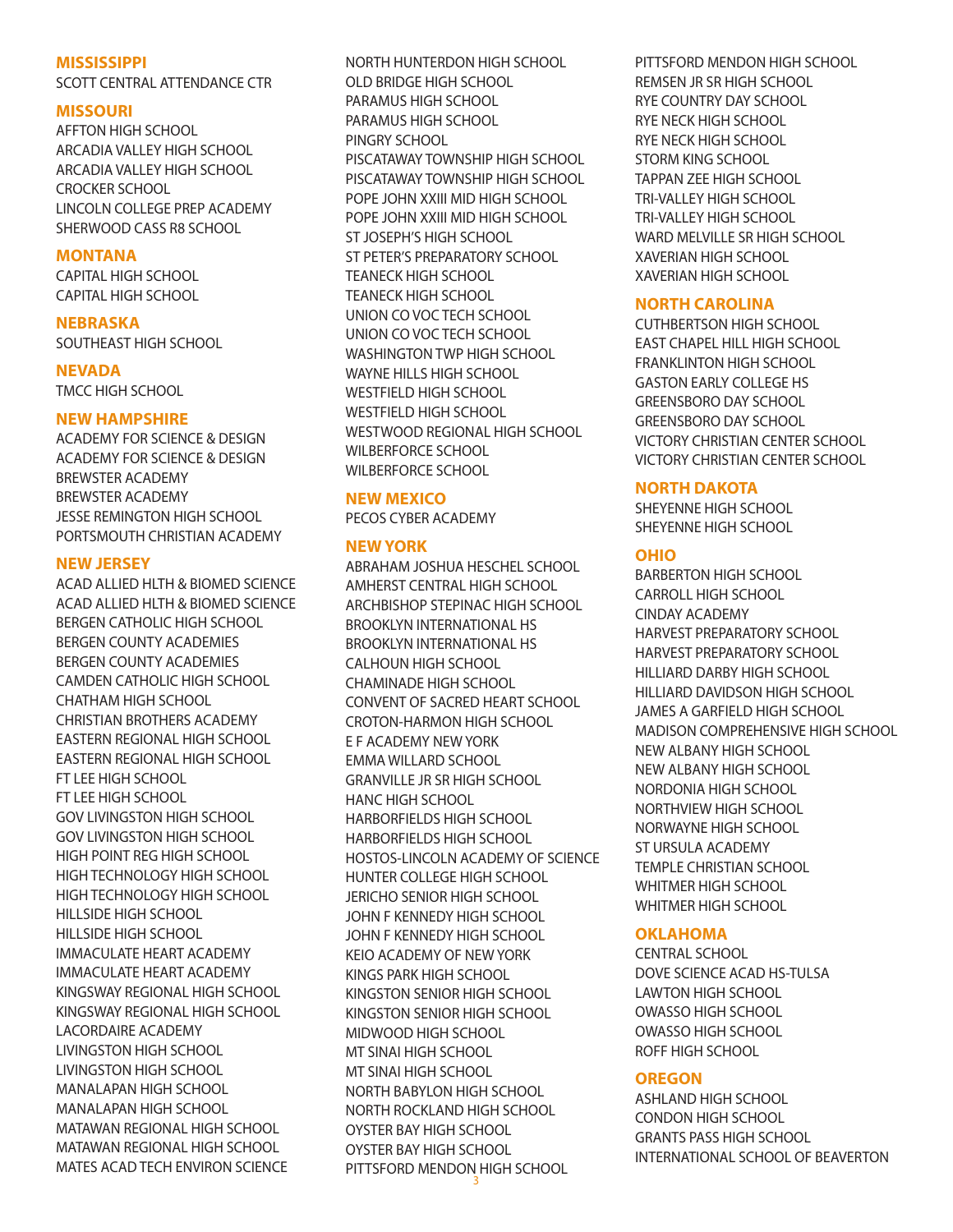KINGS VALLEY CHARTER SCHOOL MAZAMA HIGH SCHOOL MAZAMA HIGH SCHOOL PAISLEY PUBLIC CHARTER SCHOOL

#### **PENNSYLVANIA**

BENSALEM HIGH SCHOOL CENTRAL HIGH SCHOOL CONEMAUGH TWP MID SR HIGH SCHOOL CONESTOGA HIGH SCHOOL CORNELL HIGH SCHOOL CUMBERLAND VALLEY HIGH SCHOOL CUMBERLAND VALLEY HIGH SCHOOL DONEGAL HIGH SCHOOL FRIENDS CENTRAL SCHOOL GATEWAY HIGH SCHOOL GATEWAY HIGH SCHOOL GREATER LATROBE SR HIGH SCHOOL HATBORO-HORSHAM HIGH SCHOOL HAVERFORD SCHOOL HAVERFORD SCHOOL HERSHEY HIGH SCHOOL J P MCCASKEY HIGH SCHOOL JULIA R MASTERMAN MID HIGH SCHOOL JULIA R MASTERMAN MID HIGH SCHOOL KUTZTOWN AREA HIGH SCHOOL LEHIGH VALLEY CHARTER HS ARTS NORTHWESTERN LEHIGH HIGH SCHOOL PLYMOUTH WHITEMARSH HIGH SCHOOL POCONO MOUNTAIN EAST HIGH SCHOOL SPRING-FORD AREA HIGH SCHOOL UNIONVILLE HIGH SCHOOL UPPER ST CLAIR HIGH SCHOOL WESTTOWN SCHOOL WESTTOWN SCHOOL WILSON SENIOR HIGH SCHOOL WILSON SENIOR HIGH SCHOOL WISSAHICKON HIGH SCHOOL

#### **RHODE ISLAND**

BISHOP HENDRICKEN HIGH SCHOOL BISHOP HENDRICKEN HIGH SCHOOL ST ANDREW'S SCHOOL

#### **SOUTH CAROLINA**

ACADEMIC MAGNET HIGH SCHOOL FAIRFIELD CENTRAL HIGH SCHOOL FORT MILL HIGH SCHOOL GOVERNOR'S SCHOOL FOR SCIENCE & MATH GOVERNOR'S SCHOOL FOR SCIENCE & MATH NATION FORD HIGH SCHOOL SENECA HIGH SCHOOL

#### **SOUTH DAKOTA**

SIOUX FALLS LUTHERAN SCHOOL

#### **TENNESSEE**

CHATTANOOGA SCHOOL ART & SCIENCE CLARKSVILLE HIGH SCHOOL EVANGELICAL CHRISTIAN SCHOOL GATLINBURG PITTMAN HIGH SCHOOL GATLINBURG PITTMAN HIGH SCHOOL MAPLEWOOD COMP HIGH SCHOOL MEMPHIS UNIVERSITY SCHOOL OAKLAND HIGH SCHOOL SCIENCE HILL HIGH SCHOOL SPRINGFIELD HIGH SCHOOL STATION CAMP HIGH SCHOOL TENNESSEE ONLINE PUBLIC SCHOOL UNAKA HIGH SCHOOL WEST HIGH SCHOOL WESTVIEW HIGH SCHOOL WHITE STATION HIGH SCHOOL

# **TEXAS**

ASCENSION ACADEMY ASCENSION ACADEMY CY-FAIR HIGH SCHOOL DELL CITY SCHOOL DUCHESNE ACADEMY OF SACRED HEART EARLY COLLEGE HIGH SCHOOL-MIDLAND EPISCOPAL HIGH SCHOOL EPISCOPAL HIGH SCHOOL FRIENDSWOOD HIGH SCHOOL FRIENDSWOOD HIGH SCHOOL JOHN PAUL II HIGH SCHOOL JUAN DIEGO ACADEMY JUAN DIEGO ACADEMY KATY HIGH SCHOOL LA JOYA SENIOR HIGH SCHOOL LA JOYA SENIOR HIGH SCHOOL LEANDER HIGH SCHOOL LEANDER HIGH SCHOOL LIBERTY HIGH SCHOOL LOS FRESNOS HIGH SCHOOL NEW BRAUNFELS HIGH SCHOOL PASADENA MEMORIAL HIGH SCHOOL PLAINVIEW HIGH SCHOOL PLAINVIEW HIGH SCHOOL SAINT MARY'S HALL SAN JUAN DIEGO CATH HIGH SCHOOL ST JOHN'S SCHOOL TALKINGTON SCHOOL YOUNG WOMEN TALKINGTON SCHOOL YOUNG WOMEN TEMPLE CHARTER ACADEMY TEXAS ACADEMY MATH & SCIENCE TEXOMA CHRISTIAN SCHOOL WATERLOO SCHOOL

#### **UTAH**

ALTA HIGH SCHOOL ALTA HIGH SCHOOL MOUNTAIN RIDGE HIGH SCHOOL

#### **VIRGINIA**

BROADWATER ACADEMY COVENANT SCHOOL FALLS CHURCH HIGH SCHOOL FLINT HILL SCHOOL GOV SCHOOL SCIENCE & TECHNOLOGY GOV SCHOOL SCIENCE & TECHNOLOGY MAGGIE L WALKER GOVERNOR'S SCHOOL MAGGIE L WALKER GOVERNOR'S SCHOOL MCLEAN HIGH SCHOOL MIDLOTHIAN HIGH SCHOOL NORTH CROSS SCHOOL PATRIOT HIGH SCHOOL SHENANDOAH VLY GOVERNOR'S SCHOOL STUART HALL MID UPPER SCHOOL STUART HALL MID UPPER SCHOOL THOMAS JEFFERSON HS-SCIENCE & TECH THOMAS JEFFERSON HS-SCIENCE & TECH WALSINGHAM ACADEMY UPPER SCHOOL WALSINGHAM ACADEMY UPPER SCHOOL

# **WASHINGTON**

CASTLE ROCK HIGH SCHOOL HERITAGE HIGH SCHOOL LYNDEN HIGH SCHOOL UNIVERSITY HIGH SCHOOL UNIVERSITY HIGH SCHOOL

#### **WEST VIRGINIA**

JEFFERSON SENIOR HIGH SCHOOL

#### **WISCONSIN**

APPLETON WEST HIGH SCHOOL HOMESTEAD HIGH SCHOOL HUDSON SENIOR HIGH SCHOOL NICOLET HIGH SCHOOL WINNEBAGO LUTHERAN ACADEMY WINNEBAGO LUTHERAN ACADEMY